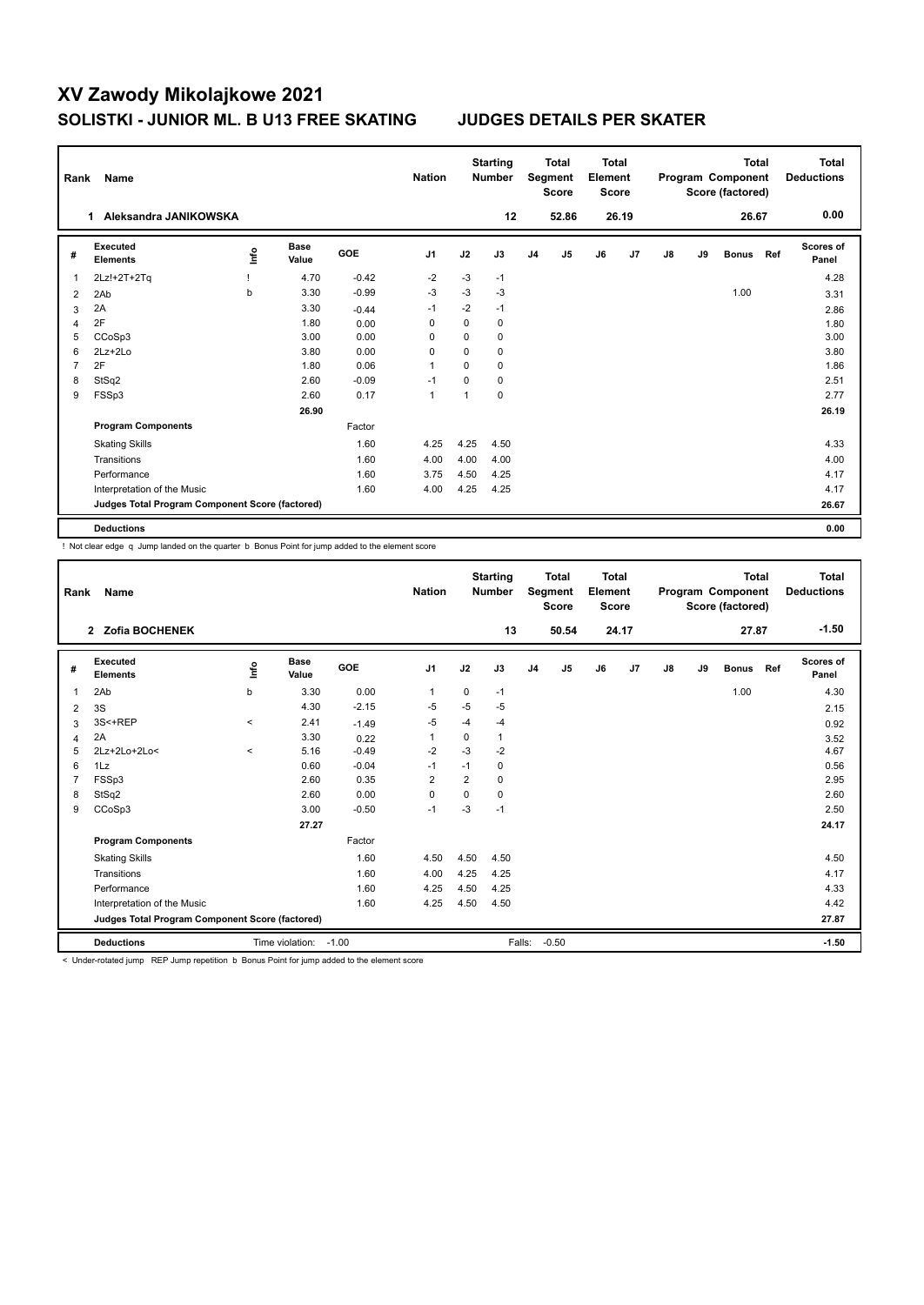| Rank           | <b>Name</b>                                     |      |                      |            | <b>Nation</b>  |             | <b>Starting</b><br><b>Number</b> |                | <b>Total</b><br>Segment<br><b>Score</b> | <b>Total</b><br>Element<br><b>Score</b> |       |    |    | <b>Total</b><br>Program Component<br>Score (factored) | Total<br><b>Deductions</b> |
|----------------|-------------------------------------------------|------|----------------------|------------|----------------|-------------|----------------------------------|----------------|-----------------------------------------|-----------------------------------------|-------|----|----|-------------------------------------------------------|----------------------------|
|                | Zariana ZAPOLSKA<br>3                           |      |                      |            |                |             | 11                               |                | 48.80                                   |                                         | 22.90 |    |    | 26.40                                                 | $-0.50$                    |
| #              | Executed<br><b>Elements</b>                     | lnfo | <b>Base</b><br>Value | <b>GOE</b> | J <sub>1</sub> | J2          | J3                               | J <sub>4</sub> | J5                                      | J6                                      | J7    | J8 | J9 | Ref                                                   | Scores of<br>Panel         |
| $\overline{1}$ | 2Lo+2Lo                                         |      | 3.40                 | 0.00       | $\mathbf 0$    | $\mathbf 0$ | 0                                |                |                                         |                                         |       |    |    |                                                       | 3.40                       |
| 2              | 2Lz+2T+2T                                       |      | 4.70                 | $-0.07$    | 0              | $-1$        | 0                                |                |                                         |                                         |       |    |    |                                                       | 4.63                       |
| 3              | 2F!                                             |      | 1.80                 | $-0.24$    | $-1$           | $-2$        | $-1$                             |                |                                         |                                         |       |    |    |                                                       | 1.56                       |
| 4              | FCSp3                                           |      | 2.80                 | $-0.09$    | $-1$           | 0           | 0                                |                |                                         |                                         |       |    |    |                                                       | 2.71                       |
| 5              | 2Lz                                             |      | 2.10                 | 0.00       | 0              | $\Omega$    | 0                                |                |                                         |                                         |       |    |    |                                                       | 2.10                       |
| 6              | 2F!                                             |      | 1.80                 | $-0.24$    | $-1$           | $-2$        | $-1$                             |                |                                         |                                         |       |    |    |                                                       | 1.56                       |
| $\overline{7}$ | StSq2                                           |      | 2.60                 | 0.17       | 1              |             | 0                                |                |                                         |                                         |       |    |    |                                                       | 2.77                       |
| 8              | 1A                                              |      | 1.10                 | 0.07       |                |             | 0                                |                |                                         |                                         |       |    |    |                                                       | 1.17                       |
| 9              | CCoSp3                                          |      | 3.00                 | 0.00       | 0              | $\Omega$    | 0                                |                |                                         |                                         |       |    |    |                                                       | 3.00                       |
|                |                                                 |      | 23.30                |            |                |             |                                  |                |                                         |                                         |       |    |    |                                                       | 22.90                      |
|                | <b>Program Components</b>                       |      |                      | Factor     |                |             |                                  |                |                                         |                                         |       |    |    |                                                       |                            |
|                | <b>Skating Skills</b>                           |      |                      | 1.60       | 4.25           | 4.25        | 4.25                             |                |                                         |                                         |       |    |    |                                                       | 4.25                       |
|                | Transitions                                     |      |                      | 1.60       | 3.75           | 4.00        | 4.00                             |                |                                         |                                         |       |    |    |                                                       | 3.92                       |
|                | Performance                                     |      |                      | 1.60       | 4.00           | 4.25        | 4.00                             |                |                                         |                                         |       |    |    |                                                       | 4.08                       |
|                | Interpretation of the Music                     |      |                      | 1.60       | 4.25           | 4.25        | 4.25                             |                |                                         |                                         |       |    |    |                                                       | 4.25                       |
|                | Judges Total Program Component Score (factored) |      |                      |            |                |             |                                  |                |                                         |                                         |       |    |    |                                                       | 26.40                      |
|                | <b>Deductions</b>                               |      | Falls:               | $-0.50$    |                |             |                                  |                |                                         |                                         |       |    |    |                                                       | $-0.50$                    |

! Not clear edge

| Rank | Name                                            |      |                      |         | <b>Nation</b>  |          | <b>Starting</b><br><b>Number</b> |                | <b>Total</b><br>Segment<br><b>Score</b> | <b>Total</b><br>Element<br><b>Score</b> |       |               |    | <b>Total</b><br>Program Component<br>Score (factored) | <b>Total</b><br><b>Deductions</b> |
|------|-------------------------------------------------|------|----------------------|---------|----------------|----------|----------------------------------|----------------|-----------------------------------------|-----------------------------------------|-------|---------------|----|-------------------------------------------------------|-----------------------------------|
|      | 4 Natalia RADECKA                               |      |                      |         |                |          | 10                               |                | 44.72                                   |                                         | 19.66 |               |    | 25.06                                                 | 0.00                              |
| #    | Executed<br><b>Elements</b>                     | lnfo | <b>Base</b><br>Value | GOE     | J <sub>1</sub> | J2       | J3                               | J <sub>4</sub> | J5                                      | J6                                      | J7    | $\mathsf{J}8$ | J9 | Ref                                                   | <b>Scores of</b><br>Panel         |
| 1    | 2Fq+2Lo+2Tq                                     | q    | 4.80                 | $-0.60$ | -4             | $-4$     | $-2$                             |                |                                         |                                         |       |               |    |                                                       | 4.20                              |
| 2    | $2Lz+2T$                                        |      | 3.40                 | 0.00    | 0              | 0        | 0                                |                |                                         |                                         |       |               |    |                                                       | 3.40                              |
| 3    | 1A                                              |      | 1.10                 | 0.04    | 1              | $\Omega$ | 0                                |                |                                         |                                         |       |               |    |                                                       | 1.14                              |
| 4    | 2Lo                                             |      | 1.70                 | 0.17    | -1             |          | 1                                |                |                                         |                                         |       |               |    |                                                       | 1.87                              |
| 5    | FCSSp3                                          |      | 2.60                 | 0.00    | 0              | 0        | 0                                |                |                                         |                                         |       |               |    |                                                       | 2.60                              |
| 6    | StSq1                                           |      | 1.80                 | 0.06    | 0              | $\Omega$ | 1                                |                |                                         |                                         |       |               |    |                                                       | 1.86                              |
|      | 2Lzq                                            | q    | 2.10                 | $-0.49$ | $-2$           | $-3$     | $-2$                             |                |                                         |                                         |       |               |    |                                                       | 1.61                              |
| 8    | 1F                                              |      | 0.50                 | $-0.02$ | $\mathbf 0$    | $-1$     | 0                                |                |                                         |                                         |       |               |    |                                                       | 0.48                              |
| 9    | CCoSp3                                          |      | 3.00                 | $-0.50$ | $\mathbf 0$    | $-3$     | $-2$                             |                |                                         |                                         |       |               |    |                                                       | 2.50                              |
|      |                                                 |      | 21.00                |         |                |          |                                  |                |                                         |                                         |       |               |    |                                                       | 19.66                             |
|      | <b>Program Components</b>                       |      |                      | Factor  |                |          |                                  |                |                                         |                                         |       |               |    |                                                       |                                   |
|      | <b>Skating Skills</b>                           |      |                      | 1.60    | 4.00           | 4.00     | 4.00                             |                |                                         |                                         |       |               |    |                                                       | 4.00                              |
|      | Transitions                                     |      |                      | 1.60    | 3.50           | 4.00     | 3.75                             |                |                                         |                                         |       |               |    |                                                       | 3.75                              |
|      | Performance                                     |      |                      | 1.60    | 3.50           | 4.25     | 3.75                             |                |                                         |                                         |       |               |    |                                                       | 3.83                              |
|      | Interpretation of the Music                     |      |                      | 1.60    | 3.75           | 4.25     | 4.25                             |                |                                         |                                         |       |               |    |                                                       | 4.08                              |
|      | Judges Total Program Component Score (factored) |      |                      |         |                |          |                                  |                |                                         |                                         |       |               |    |                                                       | 25.06                             |
|      | <b>Deductions</b>                               |      |                      |         |                |          |                                  |                |                                         |                                         |       |               |    |                                                       | 0.00                              |

q Jump landed on the quarter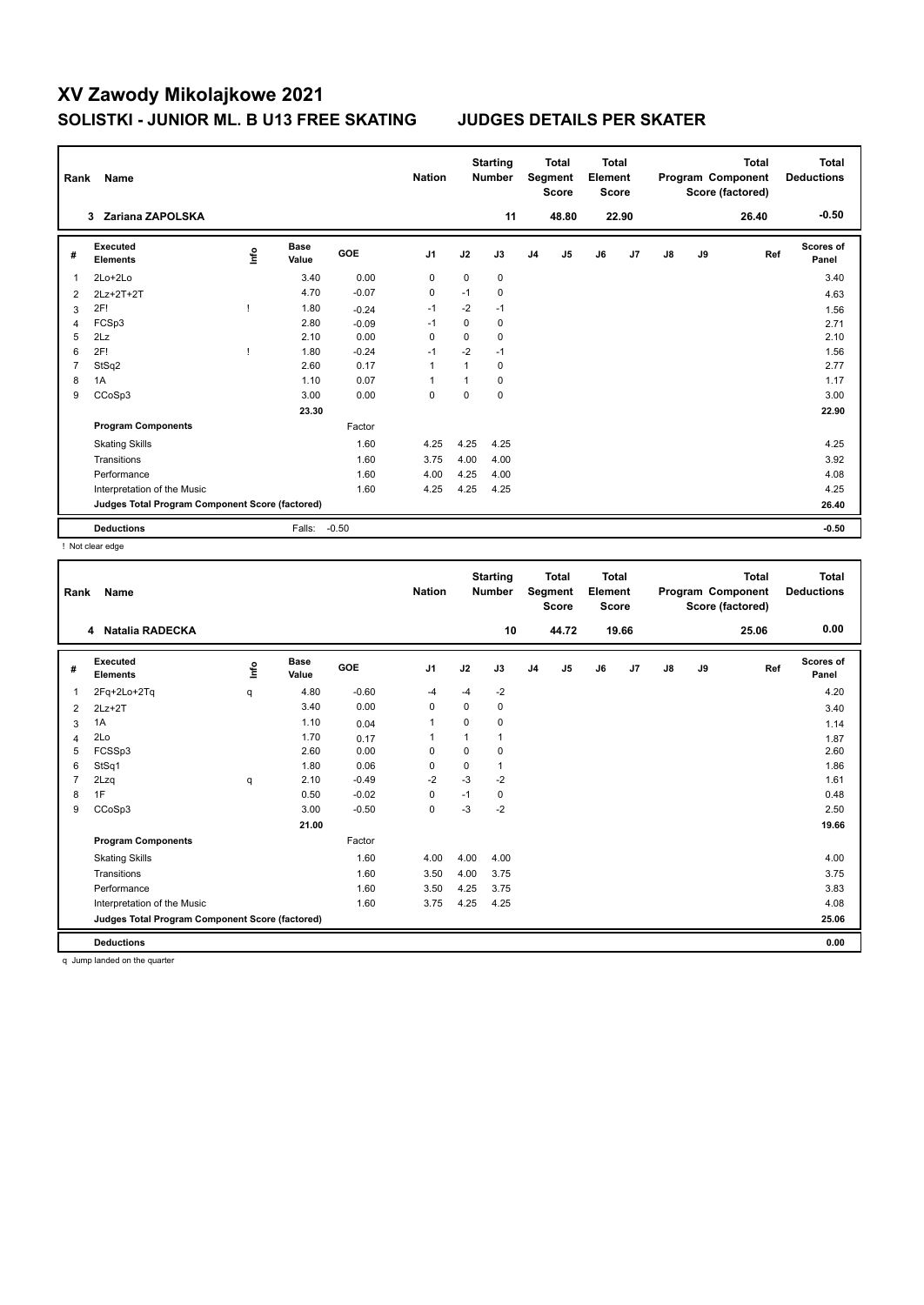| Rank           | Name                                            |      |                      |         | <b>Nation</b>  |          | <b>Starting</b><br><b>Number</b> |                | <b>Total</b><br>Segment<br><b>Score</b> | <b>Total</b><br>Element<br><b>Score</b> |       |               |    | <b>Total</b><br>Program Component<br>Score (factored) | <b>Total</b><br><b>Deductions</b> |
|----------------|-------------------------------------------------|------|----------------------|---------|----------------|----------|----------------------------------|----------------|-----------------------------------------|-----------------------------------------|-------|---------------|----|-------------------------------------------------------|-----------------------------------|
|                | <b>Malgorzata GORSTKA</b><br>5                  |      |                      |         |                |          | 9                                |                | 43.28                                   |                                         | 19.51 |               |    | 24.27                                                 | $-0.50$                           |
| #              | Executed<br><b>Elements</b>                     | lnfo | <b>Base</b><br>Value | GOE     | J <sub>1</sub> | J2       | J3                               | J <sub>4</sub> | J5                                      | J6                                      | J7    | $\mathsf{J}8$ | J9 | Ref                                                   | Scores of<br>Panel                |
| 1              | 2Lz!                                            |      | 2.10                 | $-0.28$ | $-1$           | $-1$     | $-2$                             |                |                                         |                                         |       |               |    |                                                       | 1.82                              |
| 2              | 3S<<                                            | <<   | 1.30                 | $-0.65$ | $-5$           | $-5$     | $-5$                             |                |                                         |                                         |       |               |    |                                                       | 0.65                              |
| 3              | $2F+2Lo$                                        |      | 3.50                 | $-0.42$ | $-2$           | $-3$     | $-2$                             |                |                                         |                                         |       |               |    |                                                       | 3.08                              |
| 4              | FSSp3                                           |      | 2.60                 | 0.09    | $\overline{1}$ | $\Omega$ | 0                                |                |                                         |                                         |       |               |    |                                                       | 2.69                              |
| 5              | 2F+1Eu+2S                                       |      | 3.60                 | $-0.24$ | $-1$           | $-2$     | $-1$                             |                |                                         |                                         |       |               |    |                                                       | 3.36                              |
| 6              | StSq1                                           |      | 1.80                 | 0.06    | 0              | 0        | 1                                |                |                                         |                                         |       |               |    |                                                       | 1.86                              |
| $\overline{7}$ | 2Lz!                                            | -1   | 2.10                 | $-0.35$ | $-1$           | $-2$     | $-2$                             |                |                                         |                                         |       |               |    |                                                       | 1.75                              |
| 8              | 1A                                              |      | 1.10                 | 0.00    | 0              | $\Omega$ | 0                                |                |                                         |                                         |       |               |    |                                                       | 1.10                              |
| 9              | CCoSp3                                          |      | 3.00                 | 0.20    | $\overline{1}$ | 1        | $\Omega$                         |                |                                         |                                         |       |               |    |                                                       | 3.20                              |
|                |                                                 |      | 21.10                |         |                |          |                                  |                |                                         |                                         |       |               |    |                                                       | 19.51                             |
|                | <b>Program Components</b>                       |      |                      | Factor  |                |          |                                  |                |                                         |                                         |       |               |    |                                                       |                                   |
|                | <b>Skating Skills</b>                           |      |                      | 1.60    | 3.75           | 4.00     | 4.00                             |                |                                         |                                         |       |               |    |                                                       | 3.92                              |
|                | Transitions                                     |      |                      | 1.60    | 3.50           | 3.75     | 3.50                             |                |                                         |                                         |       |               |    |                                                       | 3.58                              |
|                | Performance                                     |      |                      | 1.60    | 3.50           | 4.00     | 3.75                             |                |                                         |                                         |       |               |    |                                                       | 3.75                              |
|                | Interpretation of the Music                     |      |                      | 1.60    | 3.75           | 4.00     | 4.00                             |                |                                         |                                         |       |               |    |                                                       | 3.92                              |
|                | Judges Total Program Component Score (factored) |      |                      |         |                |          |                                  |                |                                         |                                         |       |               |    |                                                       | 24.27                             |
|                | <b>Deductions</b>                               |      | Falls:               | $-0.50$ |                |          |                                  |                |                                         |                                         |       |               |    |                                                       | $-0.50$                           |

<< Downgraded jump ! Not clear edge

| Rank | <b>Name</b>                                     |       |                      |         | <b>Nation</b>  |          | <b>Starting</b><br><b>Number</b> |    | <b>Total</b><br>Segment<br><b>Score</b> | <b>Total</b><br>Element<br><b>Score</b> |       |               |    | <b>Total</b><br>Program Component<br>Score (factored) | <b>Total</b><br><b>Deductions</b> |
|------|-------------------------------------------------|-------|----------------------|---------|----------------|----------|----------------------------------|----|-----------------------------------------|-----------------------------------------|-------|---------------|----|-------------------------------------------------------|-----------------------------------|
|      | Lena KOPYTOWSKA<br>6                            |       |                      |         |                |          | 4                                |    | 41.25                                   |                                         | 18.45 |               |    | 22.80                                                 | 0.00                              |
| #    | Executed<br><b>Elements</b>                     | Linfo | <b>Base</b><br>Value | GOE     | J <sub>1</sub> | J2       | J3                               | J4 | J5                                      | J6                                      | J7    | $\mathsf{J}8$ | J9 | Ref                                                   | <b>Scores of</b><br>Panel         |
| 1    | 2A<<                                            | <<    | 1.10                 | $-0.55$ | -5             | $-5$     | $-5$                             |    |                                         |                                         |       |               |    |                                                       | 0.55                              |
| 2    | $2F+2T$                                         |       | 3.10                 | 0.06    | 0              |          | 0                                |    |                                         |                                         |       |               |    |                                                       | 3.16                              |
| 3    | 2Lz                                             |       | 2.10                 | 0.07    | 0              |          | 0                                |    |                                         |                                         |       |               |    |                                                       | 2.17                              |
| 4    | CCoSp2                                          |       | 2.50                 | $-0.08$ | $-1$           | $\Omega$ | 0                                |    |                                         |                                         |       |               |    |                                                       | 2.42                              |
| 5    | 2Lo                                             |       | 1.70                 | 0.11    | $\mathbf{1}$   |          | 0                                |    |                                         |                                         |       |               |    |                                                       | 1.81                              |
| 6    | 2Lz                                             |       | 2.10                 | 0.00    | $\Omega$       | $\Omega$ | 0                                |    |                                         |                                         |       |               |    |                                                       | 2.10                              |
|      | StSqB                                           |       | 1.50                 | 0.00    | 0              | $\Omega$ | 0                                |    |                                         |                                         |       |               |    |                                                       | 1.50                              |
| 8    | $2Lo+2T$                                        |       | 3.00                 | $-0.06$ | $\mathbf 0$    | 0        | $-1$                             |    |                                         |                                         |       |               |    |                                                       | 2.94                              |
| 9    | FSSp1                                           |       | 2.00                 | $-0.20$ | $-1$           | $-1$     | $-1$                             |    |                                         |                                         |       |               |    |                                                       | 1.80                              |
|      |                                                 |       | 19.10                |         |                |          |                                  |    |                                         |                                         |       |               |    |                                                       | 18.45                             |
|      | <b>Program Components</b>                       |       |                      | Factor  |                |          |                                  |    |                                         |                                         |       |               |    |                                                       |                                   |
|      | <b>Skating Skills</b>                           |       |                      | 1.60    | 3.75           | 3.50     | 3.75                             |    |                                         |                                         |       |               |    |                                                       | 3.67                              |
|      | Transitions                                     |       |                      | 1.60    | 3.25           | 3.25     | 3.50                             |    |                                         |                                         |       |               |    |                                                       | 3.33                              |
|      | Performance                                     |       |                      | 1.60    | 3.50           | 3.50     | 3.75                             |    |                                         |                                         |       |               |    |                                                       | 3.58                              |
|      | Interpretation of the Music                     |       |                      | 1.60    | 3.50           | 3.75     | 3.75                             |    |                                         |                                         |       |               |    |                                                       | 3.67                              |
|      | Judges Total Program Component Score (factored) |       |                      |         |                |          |                                  |    |                                         |                                         |       |               |    |                                                       | 22.80                             |
|      | <b>Deductions</b>                               |       |                      |         |                |          |                                  |    |                                         |                                         |       |               |    |                                                       | 0.00                              |

<< Downgraded jump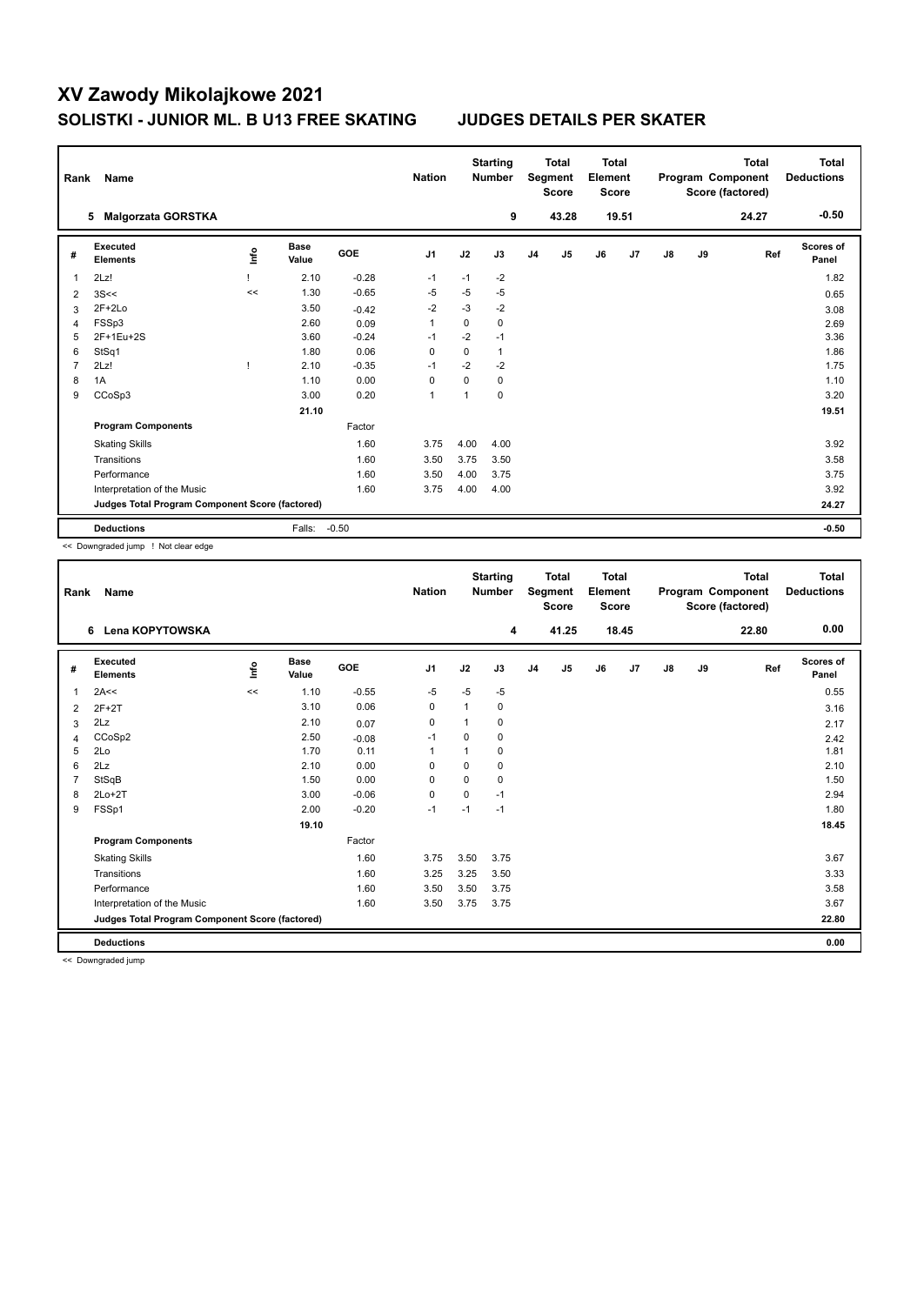| Rank                  | <b>Name</b>                                     |       |                      |                 | <b>Nation</b> |              | <b>Starting</b><br><b>Number</b> |                | <b>Total</b><br>Segment<br><b>Score</b> | <b>Total</b><br>Element<br><b>Score</b> |       |    |    | <b>Total</b><br>Program Component<br>Score (factored) |     | <b>Total</b><br><b>Deductions</b> |
|-----------------------|-------------------------------------------------|-------|----------------------|-----------------|---------------|--------------|----------------------------------|----------------|-----------------------------------------|-----------------------------------------|-------|----|----|-------------------------------------------------------|-----|-----------------------------------|
|                       | 7 Jagna MASLAK                                  |       |                      |                 |               |              | 6                                |                | 35.57                                   |                                         | 14.86 |    |    | 21.21                                                 |     | $-0.50$                           |
| #                     | <b>Executed</b><br>Elements                     | ١nf٥  | <b>Base</b><br>Value | GOE             | J1            | J2           | J3                               | J <sub>4</sub> | J5                                      | J6                                      | J7    | J8 | J9 |                                                       | Ref | Scores of<br>Panel                |
| $\mathbf{1}$          | 2S                                              |       | 1.30                 | $-0.04$         | $\mathbf 0$   | $-1$         | $\pmb{0}$                        |                |                                         |                                         |       |    |    |                                                       |     | 1.26                              |
| $\overline{2}$        | 1A+1Lo+1T                                       |       | 2.00                 | $-0.07$         | $-1$          | $-1$         | $\mathbf 0$                      |                |                                         |                                         |       |    |    |                                                       |     | 1.93                              |
| $\mathbf{3}$          | 2F                                              |       | 1.80                 | $-0.90$         | $-5$          | $-5$         | $-5$                             |                |                                         |                                         |       |    |    |                                                       |     | 0.90                              |
| $\overline{4}$        | 2Lo                                             |       | 1.70                 | $-0.45$         | $-2$          | $-3$         | $-3$                             |                |                                         |                                         |       |    |    |                                                       |     | 1.25                              |
| 5                     | StSqB                                           |       | 1.50                 | 0.00            | $\mathbf 0$   | $\mathbf 0$  | $\pmb{0}$                        |                |                                         |                                         |       |    |    |                                                       |     | 1.50                              |
| 6                     | 2Lo                                             |       | 1.70                 | 0.00            | 0             | $\mathbf 0$  | $\pmb{0}$                        |                |                                         |                                         |       |    |    |                                                       |     | 1.70                              |
| $\overline{7}$        | FCSp2                                           |       | 2.30                 | $-0.08$         | $-1$<br>$-3$  | $\mathbf 0$  | $\pmb{0}$                        |                |                                         |                                         |       |    |    |                                                       |     | 2.22                              |
| 8<br>$\boldsymbol{9}$ | 2S<br>CCoSp3                                    |       | 1.30<br>3.00         | $-0.30$<br>0.10 | $\mathbf{1}$  | $-2$<br>$-1$ | $-2$<br>$\mathbf{1}$             |                |                                         |                                         |       |    |    |                                                       |     | 1.00<br>3.10                      |
|                       |                                                 |       |                      |                 |               |              |                                  |                |                                         |                                         |       |    |    |                                                       |     |                                   |
|                       |                                                 |       | 16.60                | Factor          |               |              |                                  |                |                                         |                                         |       |    |    |                                                       |     | 14.86                             |
|                       | <b>Program Components</b>                       |       |                      |                 |               |              |                                  |                |                                         |                                         |       |    |    |                                                       |     |                                   |
|                       | <b>Skating Skills</b>                           |       |                      | 1.60            | 3.00          | 3.25         | 3.25                             |                |                                         |                                         |       |    |    |                                                       |     | 3.17                              |
|                       | Transitions                                     |       |                      | 1.60            | 3.25          | 3.25         | 3.00                             |                |                                         |                                         |       |    |    |                                                       |     | 3.17                              |
|                       | Performance<br>Interpretation of the Music      |       |                      | 1.60<br>1.60    | 3.00<br>3.25  | 3.75<br>3.75 | 3.50<br>3.50                     |                |                                         |                                         |       |    |    |                                                       |     | 3.42<br>3.50                      |
|                       | Judges Total Program Component Score (factored) |       |                      |                 |               |              |                                  |                |                                         |                                         |       |    |    |                                                       |     | 21.21                             |
|                       |                                                 |       |                      |                 |               |              |                                  |                |                                         |                                         |       |    |    |                                                       |     |                                   |
|                       | <b>Deductions</b>                               |       | Falls:               | $-0.50$         |               |              |                                  |                |                                         |                                         |       |    |    |                                                       |     | $-0.50$                           |
|                       |                                                 |       |                      |                 |               |              |                                  |                |                                         |                                         |       |    |    |                                                       |     |                                   |
| Rank                  | Name                                            |       |                      |                 | <b>Nation</b> |              | <b>Starting</b><br><b>Number</b> |                | <b>Total</b><br>Segment<br><b>Score</b> | <b>Total</b><br>Element<br><b>Score</b> |       |    |    | <b>Total</b><br>Program Component<br>Score (factored) |     | <b>Total</b><br><b>Deductions</b> |
|                       | 8 Zofia HEROK                                   |       |                      |                 |               |              | $\overline{7}$                   |                | 35.25                                   |                                         | 15.82 |    |    | 20.93                                                 |     | $-1.50$                           |
| #                     | <b>Executed</b><br><b>Elements</b>              | lnfo  | <b>Base</b><br>Value | GOE             | J1            | J2           | J3                               | J <sub>4</sub> | J5                                      | J6                                      | J7    | J8 | J9 |                                                       | Ref | Scores of<br>Panel                |
| 1                     | 2Lz!+2Loq                                       | Ţ     | 3.80                 | $-1.05$         | $-5$          | $-5$         | $-5$                             |                |                                         |                                         |       |    |    |                                                       |     | 2.75                              |
| $\overline{2}$        | 1A                                              |       | 1.10                 | $-0.29$         | $-1$          | $-3$         | -4                               |                |                                         |                                         |       |    |    |                                                       |     | 0.81                              |
| 3                     | CCoSp3                                          |       | 3.00                 | 0.20            | $\mathbf{1}$  | $\mathbf{1}$ | $\pmb{0}$                        |                |                                         |                                         |       |    |    |                                                       |     | 3.20                              |
| $\overline{4}$        | StSq1                                           |       | 1.80                 | 0.00            | $\mathbf 0$   | 0            | $\pmb{0}$                        |                |                                         |                                         |       |    |    |                                                       |     | 1.80                              |
| 5                     | $2F < +2T <$                                    | $\,<$ | 2.48                 | $-0.63$         | $-4$          | -5           | $-4$                             |                |                                         |                                         |       |    |    |                                                       |     | 1.85                              |
| 6                     | 2Lz!                                            | Ţ     | 2.10                 | $-1.05$         | $-5$          | $-5$         | $-5$                             |                |                                         |                                         |       |    |    |                                                       |     | 1.05                              |
| $\overline{7}$        | FSSp3                                           |       | 2.60                 | $-0.17$         | $\mathbf 0$   | $-1$         | $-1$                             |                |                                         |                                         |       |    |    |                                                       |     | 2.43                              |
| 8                     | 2F<                                             | $\,<$ | 1.44                 | $-0.72$         | $-5$          | $-5$         | $-5$                             |                |                                         |                                         |       |    |    |                                                       |     | 0.72                              |
| 9                     | 2S                                              |       | 1.30                 | $-0.09$         | $\mathbf 0$   | $-1$         | $-1$                             |                |                                         |                                         |       |    |    |                                                       |     | 1.21                              |
|                       |                                                 |       | 19.62                |                 |               |              |                                  |                |                                         |                                         |       |    |    |                                                       |     | 15.82                             |
|                       | <b>Program Components</b>                       |       |                      | Factor          |               |              |                                  |                |                                         |                                         |       |    |    |                                                       |     |                                   |
|                       | <b>Skating Skills</b>                           |       |                      | 1.60            | 3.25          | 3.25         | 3.25                             |                |                                         |                                         |       |    |    |                                                       |     | 3.25                              |
|                       | Transitions                                     |       |                      | 1.60            | 3.00          | 3.25         | 3.00                             |                |                                         |                                         |       |    |    |                                                       |     | 3.08                              |
|                       | Performance                                     |       |                      | 1.60            | 3.00          | 3.50         | 3.25                             |                |                                         |                                         |       |    |    |                                                       |     | 3.25                              |
|                       | Interpretation of the Music                     |       |                      | 1.60            | 3.50          | 3.50         | 3.50                             |                |                                         |                                         |       |    |    |                                                       |     | 3.50                              |
|                       | Judges Total Program Component Score (factored) |       |                      |                 |               |              |                                  |                |                                         |                                         |       |    |    |                                                       |     | 20.93                             |

< Under-rotated jump ! Not clear edge q Jump landed on the quarter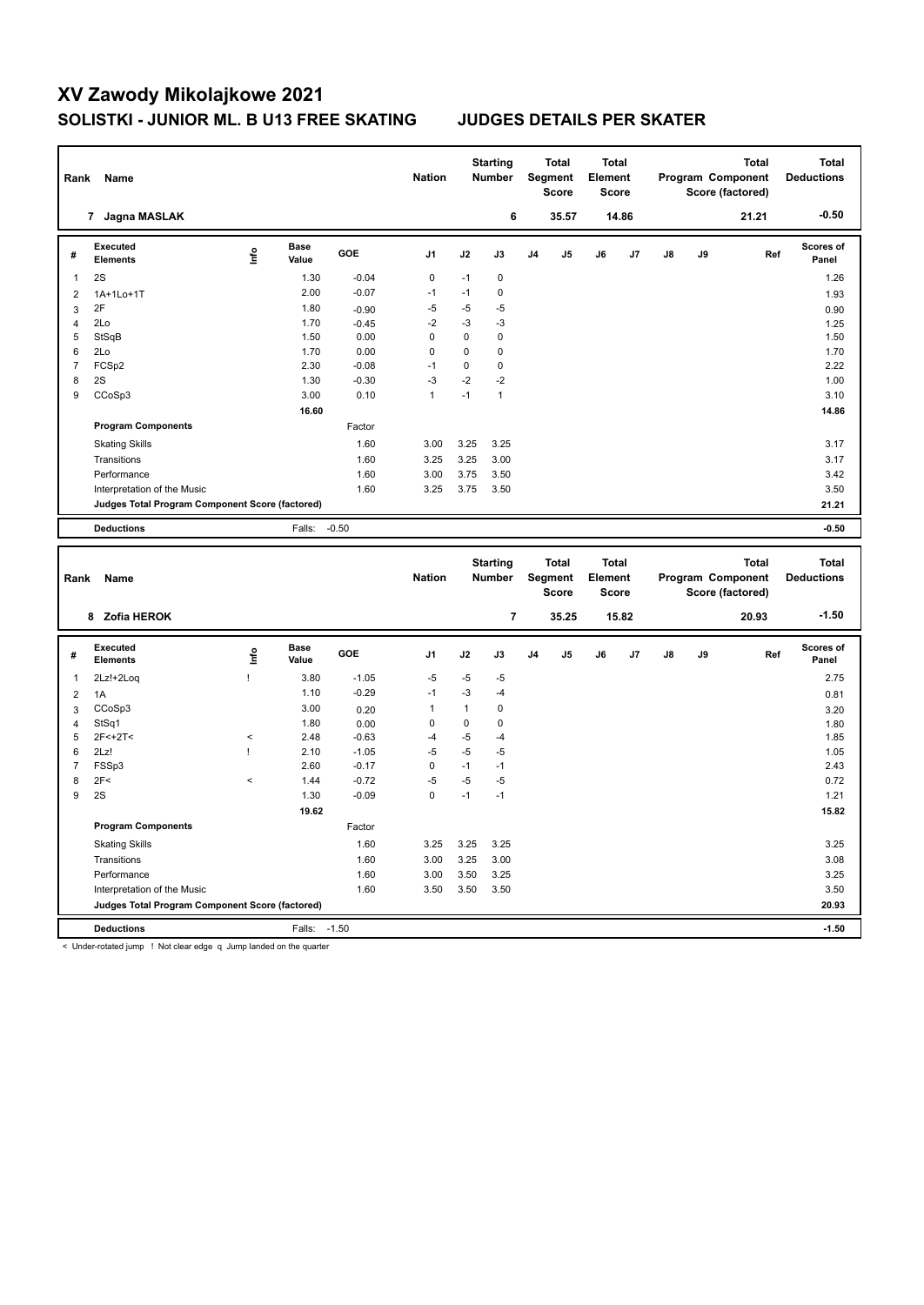| Rank           | Name                                            |         |                      |            | <b>Nation</b>  |          | <b>Starting</b><br><b>Number</b> |                | <b>Total</b><br>Segment<br><b>Score</b> | <b>Total</b><br>Element<br><b>Score</b> |                |    |    | <b>Total</b><br>Program Component<br>Score (factored) | <b>Total</b><br><b>Deductions</b> |
|----------------|-------------------------------------------------|---------|----------------------|------------|----------------|----------|----------------------------------|----------------|-----------------------------------------|-----------------------------------------|----------------|----|----|-------------------------------------------------------|-----------------------------------|
|                | Anna ZIELINSKA<br>9                             |         |                      |            |                |          | 8                                |                | 34.78                                   |                                         | 14.08          |    |    | 21.20                                                 | $-0.50$                           |
| #              | Executed<br><b>Elements</b>                     | ١nto    | <b>Base</b><br>Value | <b>GOE</b> | J <sub>1</sub> | J2       | J3                               | J <sub>4</sub> | J <sub>5</sub>                          | J6                                      | J <sub>7</sub> | J8 | J9 | Ref                                                   | <b>Scores of</b><br>Panel         |
| $\overline{1}$ | 2Lo+SEQ+1A*                                     | $\star$ | 1.36                 | $-0.62$    | $-3$           | $-4$     | $-4$                             |                |                                         |                                         |                |    |    |                                                       | 0.74                              |
| 2              | 2F<                                             | $\prec$ | 1.44                 | $-0.38$    | $-2$           | $-3$     | $-3$                             |                |                                         |                                         |                |    |    |                                                       | 1.06                              |
| 3              | 2S+2T<+2Tq                                      | $\prec$ | 3.64                 | $-0.65$    | $-5$           | $-5$     | $-5$                             |                |                                         |                                         |                |    |    |                                                       | 2.99                              |
| 4              | 2F<                                             | $\prec$ | 1.44                 | $-0.38$    | $-2$           | $-3$     | $-3$                             |                |                                         |                                         |                |    |    |                                                       | 1.06                              |
| 5              | StSqB                                           |         | 1.50                 | 0.00       | $\Omega$       | $\Omega$ | 0                                |                |                                         |                                         |                |    |    |                                                       | 1.50                              |
| 6              | 2S                                              |         | 1.30                 | 0.00       | 0              | $\Omega$ | 0                                |                |                                         |                                         |                |    |    |                                                       | 1.30                              |
| $\overline{7}$ | CCoSp2                                          |         | 2.50                 | $-0.33$    | $-1$           | $-2$     | $-1$                             |                |                                         |                                         |                |    |    |                                                       | 2.17                              |
| 8              | 2Lo                                             |         | 1.70                 | 0.00       | 0              | 0        | 0                                |                |                                         |                                         |                |    |    |                                                       | 1.70                              |
| 9              | FSSp2V                                          |         | 1.73                 | $-0.17$    | $-2$           | $\Omega$ | $-1$                             |                |                                         |                                         |                |    |    |                                                       | 1.56                              |
|                |                                                 |         | 16.61                |            |                |          |                                  |                |                                         |                                         |                |    |    |                                                       | 14.08                             |
|                | <b>Program Components</b>                       |         |                      | Factor     |                |          |                                  |                |                                         |                                         |                |    |    |                                                       |                                   |
|                | <b>Skating Skills</b>                           |         |                      | 1.60       | 3.25           | 3.25     | 3.50                             |                |                                         |                                         |                |    |    |                                                       | 3.33                              |
|                | Transitions                                     |         |                      | 1.60       | 3.00           | 3.25     | 3.25                             |                |                                         |                                         |                |    |    |                                                       | 3.17                              |
|                | Performance                                     |         |                      | 1.60       | 3.00           | 3.50     | 3.50                             |                |                                         |                                         |                |    |    |                                                       | 3.33                              |
|                | Interpretation of the Music                     |         |                      | 1.60       | 3.25           | 3.50     | 3.50                             |                |                                         |                                         |                |    |    |                                                       | 3.42                              |
|                | Judges Total Program Component Score (factored) |         |                      |            |                |          |                                  |                |                                         |                                         |                |    |    |                                                       | 21.20                             |
|                | <b>Deductions</b>                               |         | Falls:               | $-0.50$    |                |          |                                  |                |                                         |                                         |                |    |    |                                                       | $-0.50$                           |

< Under-rotated jump \* Invalid element q Jump landed on the quarter

| Rank           | <b>Name</b>                                     |         |                      |         | <b>Nation</b>  |             | <b>Starting</b><br><b>Number</b> |                | <b>Total</b><br>Segment<br><b>Score</b> | <b>Total</b><br>Element<br><b>Score</b> |       |               |    | <b>Total</b><br>Program Component<br>Score (factored) | <b>Total</b><br><b>Deductions</b> |
|----------------|-------------------------------------------------|---------|----------------------|---------|----------------|-------------|----------------------------------|----------------|-----------------------------------------|-----------------------------------------|-------|---------------|----|-------------------------------------------------------|-----------------------------------|
| 10             | <b>Julia DOMAGALSKA</b>                         |         |                      |         |                |             | 5                                |                | 33.84                                   |                                         | 16.21 |               |    | 18.13                                                 | $-0.50$                           |
| #              | Executed<br><b>Elements</b>                     | lnfo    | <b>Base</b><br>Value | GOE     | J <sub>1</sub> | J2          | J3                               | J <sub>4</sub> | J5                                      | J6                                      | J7    | $\mathsf{J}8$ | J9 | Ref                                                   | <b>Scores of</b><br>Panel         |
| 1              | 2S+2Lo<+2T                                      | $\prec$ | 3.96                 | $-0.45$ | $-3$           | $-5$        | $-2$                             |                |                                         |                                         |       |               |    |                                                       | 3.51                              |
| 2              | StSqB                                           |         | 1.50                 | 0.00    | 0              | $\mathbf 0$ | 0                                |                |                                         |                                         |       |               |    |                                                       | 1.50                              |
| 3              | CCoSp3                                          |         | 3.00                 | $-0.20$ | 0              | $-1$        | $-1$                             |                |                                         |                                         |       |               |    |                                                       | 2.80                              |
| $\overline{4}$ | 2Lz                                             |         | 2.10                 | $-0.84$ | $-4$           | $-4$        | $-4$                             |                |                                         |                                         |       |               |    |                                                       | 1.26                              |
| 5              | 1Lz                                             |         | 0.60                 | $-0.10$ | $-1$           | $-3$        | $-1$                             |                |                                         |                                         |       |               |    |                                                       | 0.50                              |
| 6              | 1A                                              |         | 1.10                 | $-0.04$ | 0              | 0           | $-1$                             |                |                                         |                                         |       |               |    |                                                       | 1.06                              |
| 7              | 2F                                              |         | 1.80                 | $-0.12$ | 0              | $-1$        | $-1$                             |                |                                         |                                         |       |               |    |                                                       | 1.68                              |
| 8              | $2Lo < +2Tq$                                    | $\,<\,$ | 2.66                 | $-0.68$ | $-5$           | $-5$        | $-5$                             |                |                                         |                                         |       |               |    |                                                       | 1.98                              |
| 9              | FCSp2                                           |         | 2.30                 | $-0.38$ | $-2$           | $-1$        | $-2$                             |                |                                         |                                         |       |               |    |                                                       | 1.92                              |
|                |                                                 |         | 19.02                |         |                |             |                                  |                |                                         |                                         |       |               |    |                                                       | 16.21                             |
|                | <b>Program Components</b>                       |         |                      | Factor  |                |             |                                  |                |                                         |                                         |       |               |    |                                                       |                                   |
|                | <b>Skating Skills</b>                           |         |                      | 1.60    | 3.50           | 2.75        | 2.75                             |                |                                         |                                         |       |               |    |                                                       | 3.00                              |
|                | Transitions                                     |         |                      | 1.60    | 3.25           | 2.00        | 2.50                             |                |                                         |                                         |       |               |    |                                                       | 2.58                              |
|                | Performance                                     |         |                      | 1.60    | 3.00           | 2.75        | 2.75                             |                |                                         |                                         |       |               |    |                                                       | 2.83                              |
|                | Interpretation of the Music                     |         |                      | 1.60    | 3.25           | 2.75        | 2.75                             |                |                                         |                                         |       |               |    |                                                       | 2.92                              |
|                | Judges Total Program Component Score (factored) |         |                      |         |                |             |                                  |                |                                         |                                         |       |               |    |                                                       | 18.13                             |
|                | <b>Deductions</b>                               |         | Falls:               | $-0.50$ |                |             |                                  |                |                                         |                                         |       |               |    |                                                       | $-0.50$                           |

< Under-rotated jump q Jump landed on the quarter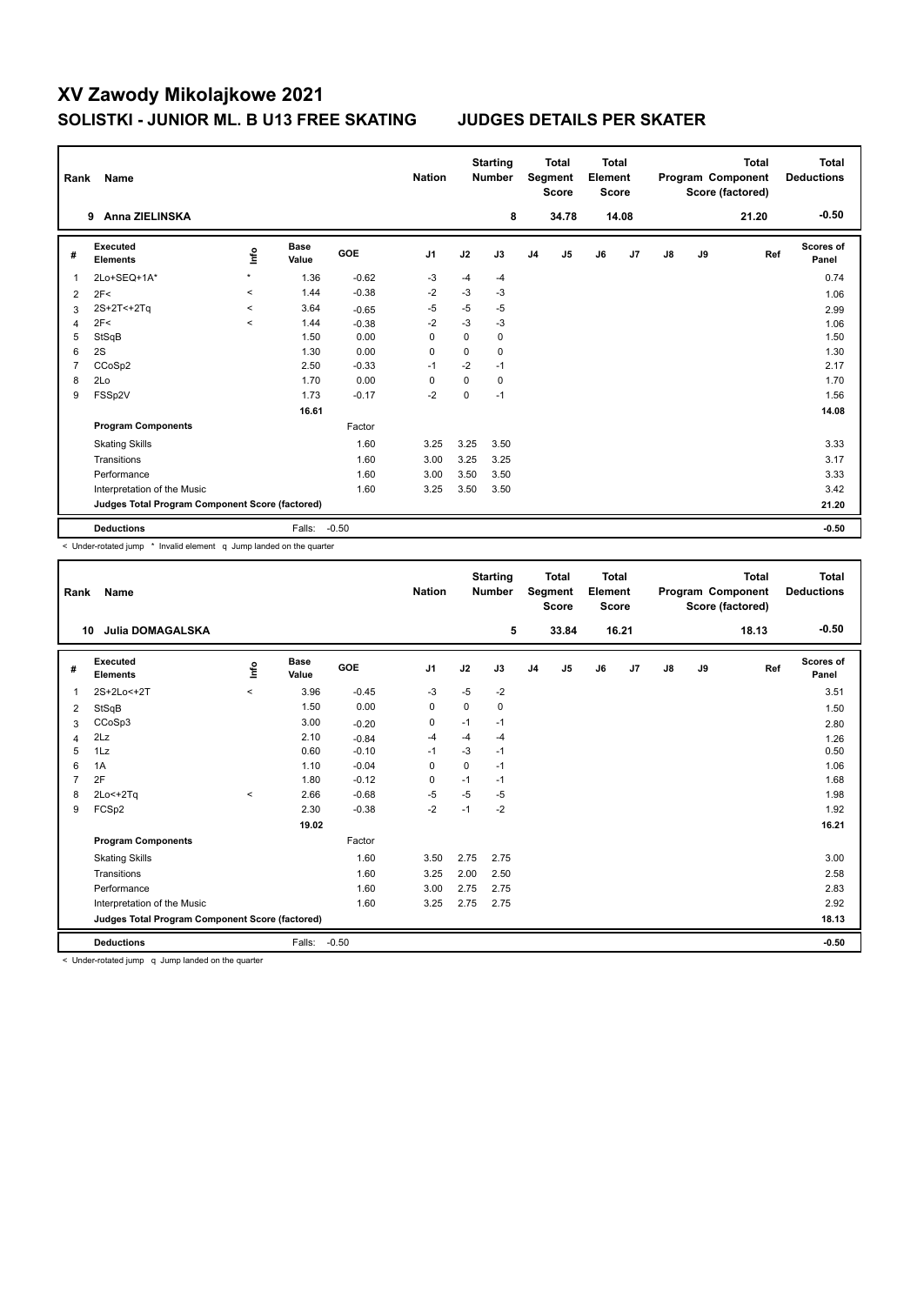| Rank           | Name                                            |         |                      |            | <b>Nation</b>  |      | <b>Starting</b><br><b>Number</b> |                | <b>Total</b><br>Segment<br><b>Score</b> | <b>Total</b><br>Element<br><b>Score</b> |       |               |    | <b>Total</b><br>Program Component<br>Score (factored) | <b>Total</b><br><b>Deductions</b> |
|----------------|-------------------------------------------------|---------|----------------------|------------|----------------|------|----------------------------------|----------------|-----------------------------------------|-----------------------------------------|-------|---------------|----|-------------------------------------------------------|-----------------------------------|
|                | <b>Natalia LIPINSKA</b><br>11                   |         |                      |            |                |      | 3                                |                | 32.79                                   |                                         | 15.98 |               |    | 16.81                                                 | 0.00                              |
| #              | <b>Executed</b><br><b>Elements</b>              | lnfo    | <b>Base</b><br>Value | <b>GOE</b> | J <sub>1</sub> | J2   | J3                               | J <sub>4</sub> | J <sub>5</sub>                          | J6                                      | J7    | $\mathsf{J}8$ | J9 | Ref                                                   | <b>Scores of</b><br>Panel         |
| 1              | 2Lo                                             |         | 1.70                 | $-0.06$    | $\mathbf 0$    | $-1$ | 0                                |                |                                         |                                         |       |               |    |                                                       | 1.64                              |
| 2              | FSSp2                                           |         | 2.30                 | 0.00       | $\pmb{0}$      | 0    | 0                                |                |                                         |                                         |       |               |    |                                                       | 2.30                              |
| 3              | $2Fq+2T<$                                       | $\prec$ | 2.84                 | $-0.72$    | $-4$           | $-5$ | $-3$                             |                |                                         |                                         |       |               |    |                                                       | 2.12                              |
| 4              | 2Lz<                                            | $\,<\,$ | 1.68                 | $-0.45$    | $-2$           | $-3$ | $-3$                             |                |                                         |                                         |       |               |    |                                                       | 1.23                              |
| 5              | 2F                                              |         | 1.80                 | $-0.12$    | 0              | $-1$ | $-1$                             |                |                                         |                                         |       |               |    |                                                       | 1.68                              |
| 6              | CCoSp3                                          |         | 3.00                 | 0.00       | $\Omega$       | 0    | 0                                |                |                                         |                                         |       |               |    |                                                       | 3.00                              |
| $\overline{7}$ | StSqB                                           |         | 1.50                 | $-0.10$    | $-2$           | 0    | 0                                |                |                                         |                                         |       |               |    |                                                       | 1.40                              |
| 8              | $1A+2T<<$                                       | <<      | 1.50                 | $-0.48$    | $-4$           | $-5$ | $-4$                             |                |                                         |                                         |       |               |    |                                                       | 1.02                              |
| 9              | 2Lo                                             |         | 1.70                 | $-0.11$    | $\pmb{0}$      | $-1$ | $-1$                             |                |                                         |                                         |       |               |    |                                                       | 1.59                              |
|                |                                                 |         | 18.02                |            |                |      |                                  |                |                                         |                                         |       |               |    |                                                       | 15.98                             |
|                | <b>Program Components</b>                       |         |                      | Factor     |                |      |                                  |                |                                         |                                         |       |               |    |                                                       |                                   |
|                | <b>Skating Skills</b>                           |         |                      | 1.60       | 2.75           | 2.75 | 2.75                             |                |                                         |                                         |       |               |    |                                                       | 2.75                              |
|                | Transitions                                     |         |                      | 1.60       | 2.25           | 2.50 | 2.50                             |                |                                         |                                         |       |               |    |                                                       | 2.42                              |
|                | Performance                                     |         |                      | 1.60       | 2.50           | 2.75 | 2.75                             |                |                                         |                                         |       |               |    |                                                       | 2.67                              |
|                | Interpretation of the Music                     |         |                      | 1.60       | 2.50           | 2.75 | 2.75                             |                |                                         |                                         |       |               |    |                                                       | 2.67                              |
|                | Judges Total Program Component Score (factored) |         |                      |            |                |      |                                  |                |                                         |                                         |       |               |    |                                                       | 16.81                             |
|                | <b>Deductions</b>                               |         |                      |            |                |      |                                  |                |                                         |                                         |       |               |    |                                                       | 0.00                              |

< Under-rotated jump << Downgraded jump q Jump landed on the quarter

| Rank    | <b>Name</b>                                     |         |                      |         | <b>Nation</b>  |      | <b>Starting</b><br><b>Number</b> |                | <b>Total</b><br>Segment<br><b>Score</b> | <b>Total</b><br>Element<br><b>Score</b> |       |               |    | <b>Total</b><br>Program Component<br>Score (factored) | <b>Total</b><br><b>Deductions</b> |
|---------|-------------------------------------------------|---------|----------------------|---------|----------------|------|----------------------------------|----------------|-----------------------------------------|-----------------------------------------|-------|---------------|----|-------------------------------------------------------|-----------------------------------|
| $12 \,$ | Zuzanna DABROWSKA                               |         |                      |         |                |      | 1                                |                | 31.87                                   |                                         | 15.21 |               |    | 16.66                                                 | 0.00                              |
| #       | Executed<br><b>Elements</b>                     | Linfo   | <b>Base</b><br>Value | GOE     | J <sub>1</sub> | J2   | J3                               | J <sub>4</sub> | J5                                      | J6                                      | J7    | $\mathsf{J}8$ | J9 | Ref                                                   | <b>Scores of</b><br>Panel         |
| 1       | 2S+1Eu+2Sq                                      | q       | 3.10                 | $-0.56$ | $-4$           | $-5$ | $-4$                             |                |                                         |                                         |       |               |    |                                                       | 2.54                              |
| 2       | $1A+2T2$                                        | $\prec$ | 2.14                 | $-0.26$ | -2             | $-3$ | $-2$                             |                |                                         |                                         |       |               |    |                                                       | 1.88                              |
| 3       | $2F$ !<                                         | $\prec$ | 1.44                 | $-0.38$ | $-3$           | $-3$ | $-2$                             |                |                                         |                                         |       |               |    |                                                       | 1.06                              |
| 4       | FCSp2                                           |         | 2.30                 | $-0.08$ | $\mathbf 0$    | $-1$ | $\Omega$                         |                |                                         |                                         |       |               |    |                                                       | 2.22                              |
| 5       | StSqB                                           |         | 1.50                 | $-0.20$ | $-1$           | $-2$ | $-1$                             |                |                                         |                                         |       |               |    |                                                       | 1.30                              |
| 6       | 2Lo                                             |         | 1.70                 | $-0.34$ | $-1$           | $-3$ | $-2$                             |                |                                         |                                         |       |               |    |                                                       | 1.36                              |
| 7       | 2F<                                             | $\,<\,$ | 1.44                 | $-0.34$ | $-2$           | $-3$ | $-2$                             |                |                                         |                                         |       |               |    |                                                       | 1.10                              |
| 8       | 2Log                                            | q       | 1.70                 | $-0.45$ | $-2$           | $-3$ | $-3$                             |                |                                         |                                         |       |               |    |                                                       | 1.25                              |
| 9       | CCoSp3                                          |         | 3.00                 | $-0.50$ | $-1$           | $-3$ | $-1$                             |                |                                         |                                         |       |               |    |                                                       | 2.50                              |
|         |                                                 |         | 18.32                |         |                |      |                                  |                |                                         |                                         |       |               |    |                                                       | 15.21                             |
|         | <b>Program Components</b>                       |         |                      | Factor  |                |      |                                  |                |                                         |                                         |       |               |    |                                                       |                                   |
|         | <b>Skating Skills</b>                           |         |                      | 1.60    | 3.25           | 2.50 | 2.75                             |                |                                         |                                         |       |               |    |                                                       | 2.83                              |
|         | Transitions                                     |         |                      | 1.60    | 2.75           | 2.00 | 2.25                             |                |                                         |                                         |       |               |    |                                                       | 2.33                              |
|         | Performance                                     |         |                      | 1.60    | 3.00           | 2.50 | 2.50                             |                |                                         |                                         |       |               |    |                                                       | 2.67                              |
|         | Interpretation of the Music                     |         |                      | 1.60    | 3.00           | 2.25 | 2.50                             |                |                                         |                                         |       |               |    |                                                       | 2.58                              |
|         | Judges Total Program Component Score (factored) |         |                      |         |                |      |                                  |                |                                         |                                         |       |               |    |                                                       | 16.66                             |
|         | <b>Deductions</b>                               |         |                      |         |                |      |                                  |                |                                         |                                         |       |               |    |                                                       | 0.00                              |

< Under-rotated jump ! Not clear edge q Jump landed on the quarter